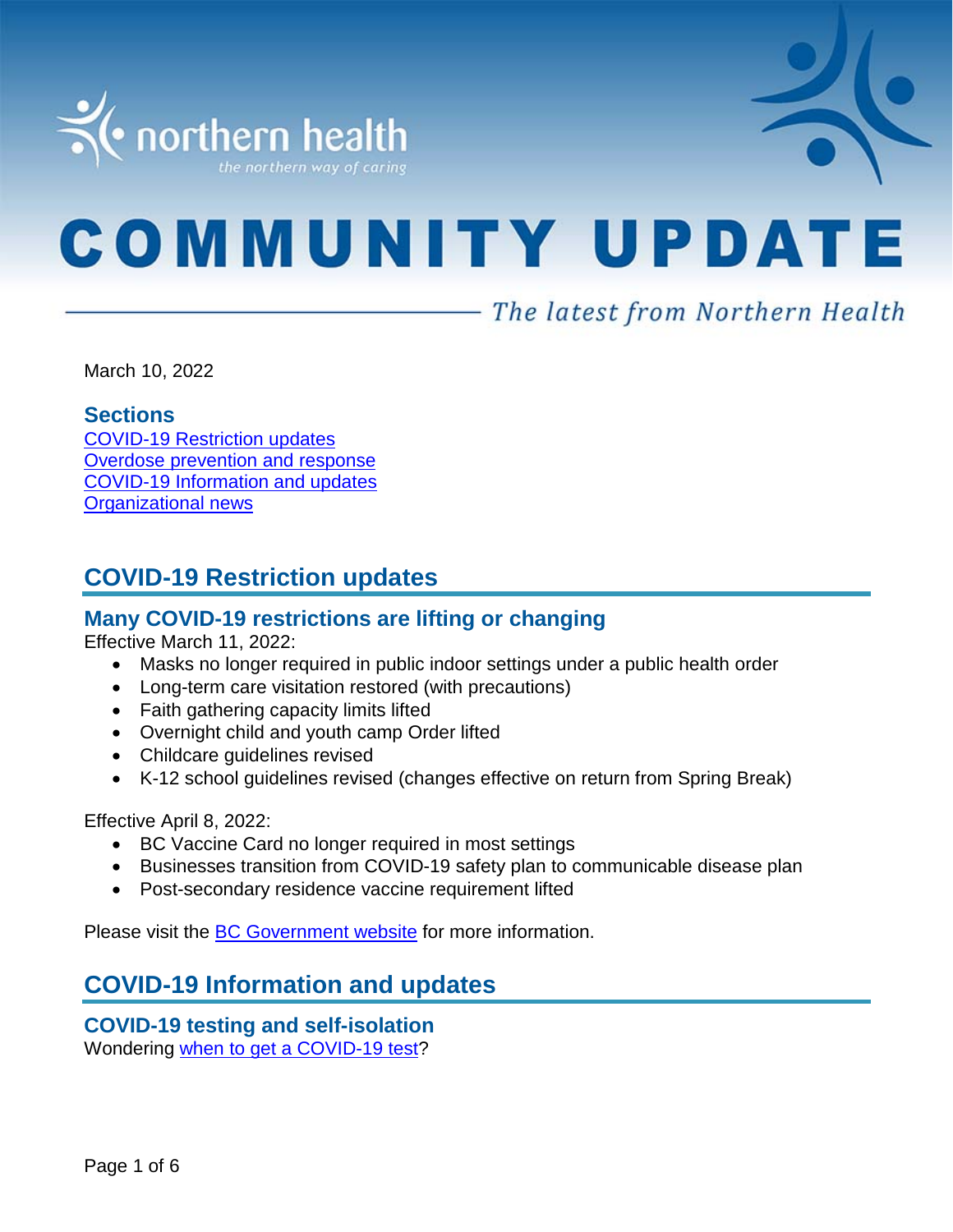For most people:

A COVID-19 test is not recommended if:

- You have no symptoms, even if you are a close contact of someone who has tested positive
- You are fully vaccinated (two doses), experiencing mild symptoms and can manage your illness at home. Self-isolate for five days. Notify your close contacts so they can self-monitor for symptoms

A COVID-19 test is recommended if:

- You have symptoms, and:
	- o You are at higher risk of severe illness
	- o You identify with a high-risk setting such as health care workers, first responders, residents of congregate settings, or live in a remote or rural community

Publicly funded [rapid antigen testing kits](https://www2.gov.bc.ca/gov/content/covid-19/info/testing) are available for residents of BC 70 years and older who have a Personal Health Number (PHN). A test should only be used by people who develop symptoms of COVID-19 and want to confirm a positive or negative result. The tests are not suitable for international travel requirements.

For more information, including how to get a test, and information about rapid test use, please see the Northern [Health Stories site.](https://stories.northernhealth.ca/news/when-get-covid-19-test-updated-guidelines)

# **Access/assessment for the rapid tests is only available through the following options:**

- A requisition sent from a primary care provider
- Calling the [NH Virtual Clinic](https://www.northernhealth.ca/locations/medical-clinics/virtual-clinic) at 1-844-645-7811
- Completion of the [NH COVID-19 test booking form](https://northernhealthcovid.secureform.ca/index.php)
- Rapid tests are also available for specific age groups at BC pharmacies. [Find more](https://www2.gov.bc.ca/gov/content/covid-19/info/testing)  [information on eligibility and availability near you](https://www2.gov.bc.ca/gov/content/covid-19/info/testing)

**Note:** Patients with mild symptoms will be asked to stay home and self-isolate, and will not be provided with a rapid test based on their symptoms and risk factors.

Patients who require testing (dependant on symptoms and risk factors) will be referred to a test site for a PCR test or to pick up a take-home rapid test. Most tests will be PCR. A friend, family member, etc. may pick up the take-home rapid test on the patient's behalf. **Do not go to the emergency room for a COVID-19 test.**

# **COVID-19 vaccine and booster**

Please visit the **BCCDC COVID-19 vaccine website** for information about: vaccine doses (first, second, third, booster, and pediatric), vaccine registration and eligibility, vaccines and children, getting a vaccine, vaccine safety, vaccine considerations (including pregnancy), proof of vaccination, and more.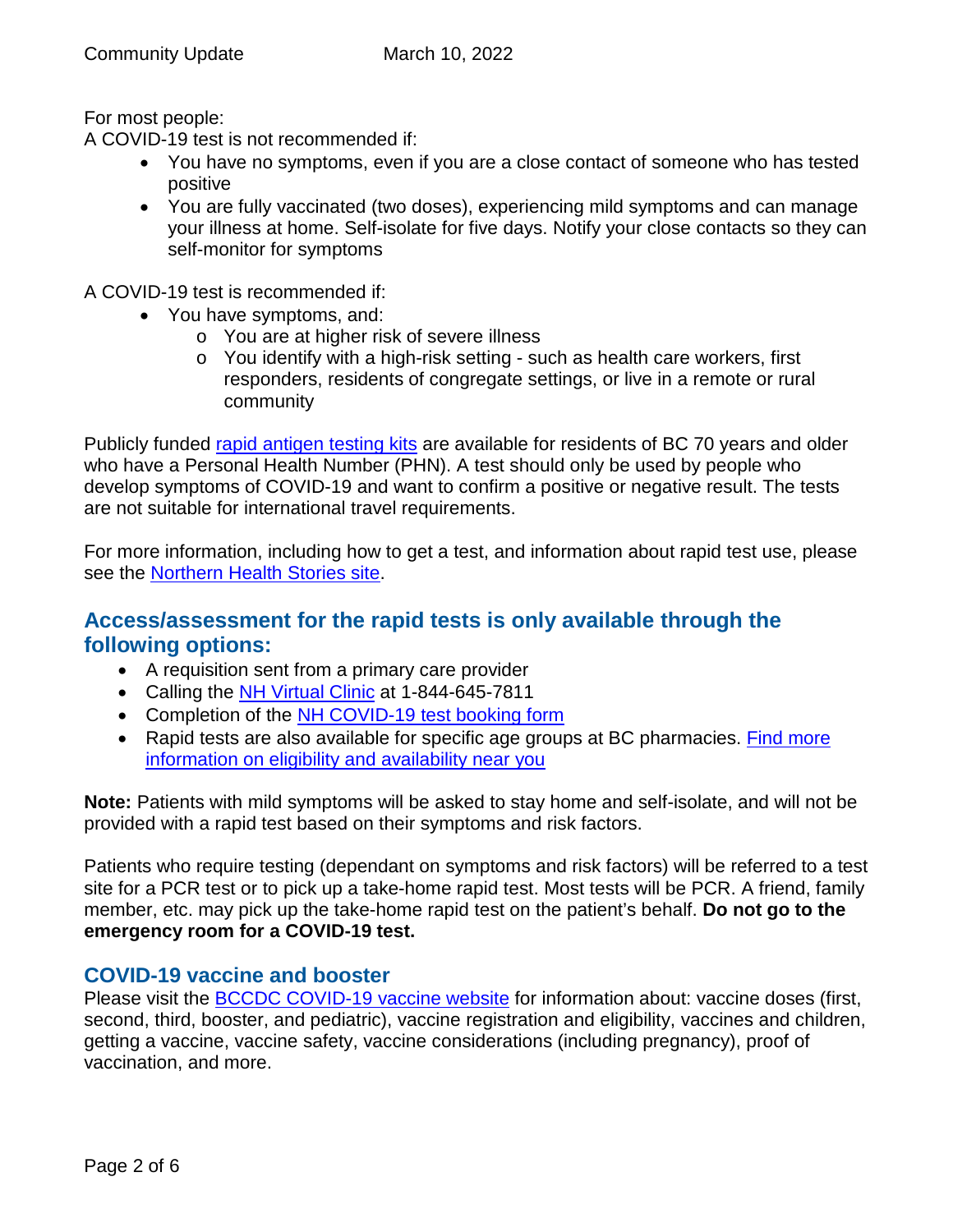**Please note** that vaccination doses may be by appointment only, not walk-ins. Please see the [Northern Health COVID-19 immunization clinic page](https://www.northernhealth.ca/health-topics/covid-19-immunization-clinics) for more information for your community.

#### **COVID-19 booster**

Boosters are the health care system's best defense against COVID-19 because the vaccine becomes less effective over time. The booster returns, and even improves, vaccine effectiveness from shortly after when you received Dose 2. **If or when you are eligible (6 months after Dose 2), please [book your booster](https://www.getvaccinated.gov.bc.ca/s/) immediately.** For more information on Omicron and the importance of getting your booster dose, check out ["Omicron Wave COVID-](https://youtu.be/Dm_lvD2_wEg)[19"](https://youtu.be/Dm_lvD2_wEg), a presentation by Medical Health Officer Dr. Corneil.

# **Novavax/Nuvaxovid COVID-19 vaccine**

Health Canada has recently approved the protein-based [Novavax/Nuvaxovid](https://www.canada.ca/en/health-canada/services/drugs-health-products/covid19-industry/drugs-vaccines-treatments/vaccines/novavax.html) COVID-19 vaccine. The vaccine is approved for people who are 18 years of age and older. Its safety and effectiveness in people younger than 18 years of age have not yet been established.

It is not yet available for use, but people interested in this vaccine can call [1-833-838-2323](https://www2.gov.bc.ca/gov/content/covid-19/vaccine) for more information and to request this vaccine.

## **Online screening tool for COVID-19 treatments available now**

An online screening tool and virtual assessment service is available for people with a positive COVID-19 test to see if they are eligible for COVID-19 antiviral treatments and to go on to receive treatment.

British Columbians can now find out if these treatments are right for them through this new virtual service by following the four-step process available online [\(www.gov.bc.ca/covidtreatments\)](http://www.gov.bc.ca/covidtreatments), starting with a self-assessment. A physician and pharmacist team will decide if treatment is safe and appropriate as part of this process.

Paxlovid and Sotrovimab treatments are not suitable for everyone and must be prescribed by a health care provider who can assess interactions with other conditions or medications. Some patients may not be able to receive treatment if they are already taking some other medications.

To access this tool, and for more information, please visit the **BC Government COVID-19** [treatments page.](http://www.gov.bc.ca/covidtreatments)

# **Treatment for eligible individuals who test positive for COVID-19**

**If you test positive for COVID-19, you may be eligible for specific anti-viral treatments if you:** 

- Received a clinically extremely vulnerable (CEV) letter
- Are being actively treated for cancer
- Have received an organ transplant
- Have cystic fibrosis or severe renal disease
- Are moderately or severely immunocompromised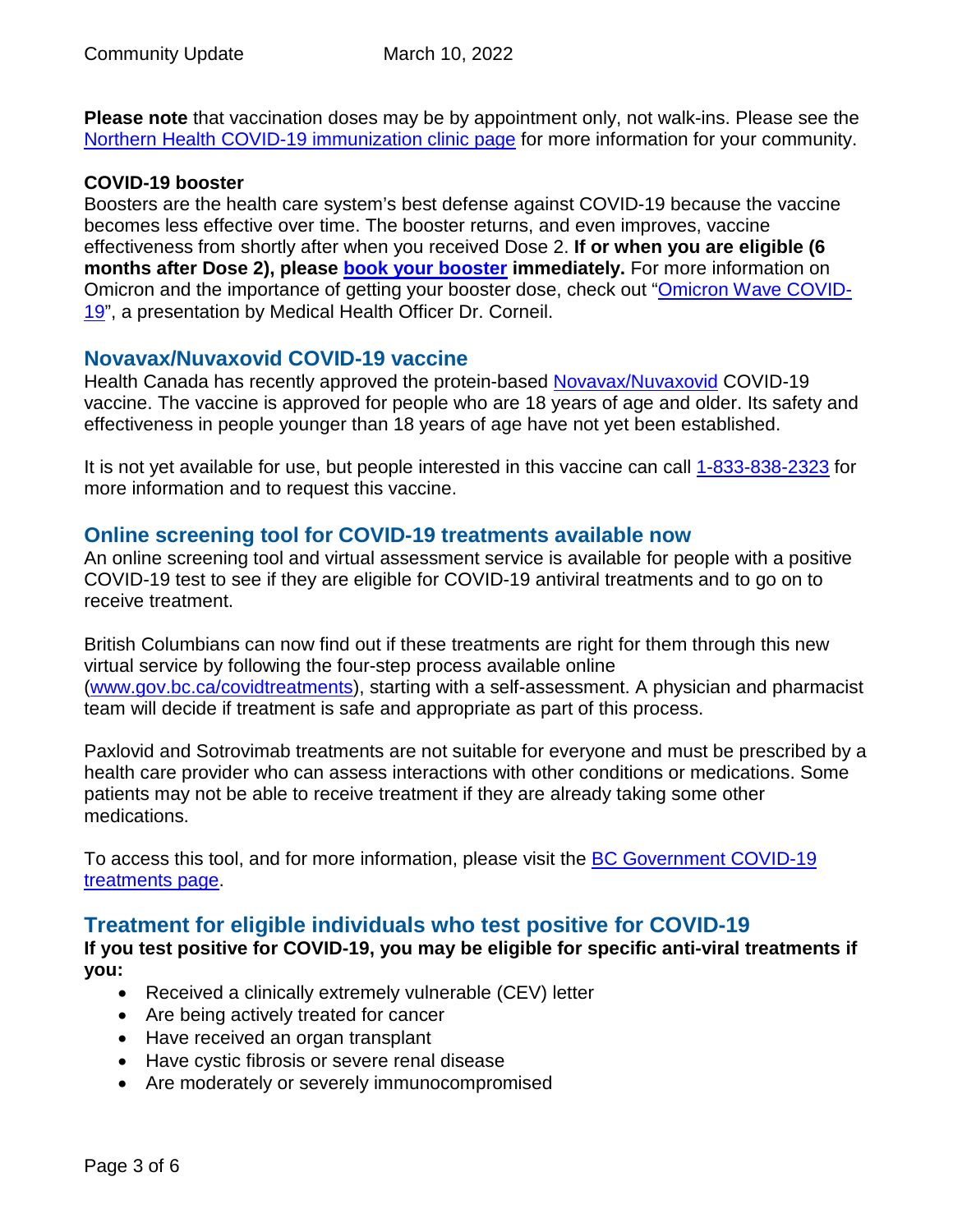• Unvaccinated or partially vaccinated people who have certain chronic health conditions or identify as Indigenous

These treatments do not stop you from getting COVID-19. They are used to prevent severe illness in people who are at higher risk from COVID-19. To be effective, they must be taken within five to seven days of developing symptoms.

#### **To access these treatments:**

Contact your health care provider, doctor or specialist as soon as you know you are positive for COVID-19 and ask if you are eligible for specific treatments.

To learn more about COVID-19 treatments, visit the **BCCDC COVID-19** treatments page.

# **Northern BC community immunization coverage**

Immunization coverage for every community in Northern Health is available for you on the [Northern BC community immunization coverage update](https://www.northernhealth.ca/sites/northern_health/files/health-information/health-topics/vaccine/documents/northern-bc-immunization-coverage.pdf) (PDF). This link includes both firstand second-dose counts and percentages per community. It's updated every week.

## **Community Toolkit**

To empower local partners to share helpful information, we have created a [COVID-19](https://www.northernhealth.ca/health-topics/covid-19-vaccine-plan/covid-19-community-toolkit)  [Community Toolkit](https://www.northernhealth.ca/health-topics/covid-19-vaccine-plan/covid-19-community-toolkit) - a digital resource for community partners, which includes vaccine clinic information (including *clinic schedules*), a community guide, trusted information and links, and more!

# **BC vaccination coverage rates and COVID-19 activity**

#### **BCCDC COVID-19 dashboard**

Visit the BCCDC [COVID-19 surveillance dashboard](https://public.tableau.com/app/profile/bccdc/viz/BCCDCCOVID-19SurveillanceDashboard/Introduction) for information by local health area (LHA) and community health service area (CHSA).

#### **COVID-19 Numbers**

As of March 9, **28, 831** cases have been reported in the NH region since the beginning of the pandemic.

- New cases: **29**
- Currently in hospital: **32**
	- o Currently in ICU level care in hospital: **5**
- Deaths in the NH region since the beginning of the pandemic**: 318**

For the latest provincial numbers, see the [BC COVID-19 dashboard,](https://experience.arcgis.com/experience/a6f23959a8b14bfa989e3cda29297ded) which is updated Monday-Friday. The dashboard may not work in all browsers; Chrome is suggested.

As well, for a visual comparison of COVID-19 cases in BC by HSDA to other Canadian and global jurisdictions, see the [COVID-19 Epidemiology app.](https://bccdc.shinyapps.io/covid19_global_epi_app/) It's updated on Mondays, Wednesdays, and Fridays.

- [BC COVID-19 pandemic update](https://news.gov.bc.ca/releases/2022HLTH0079-000318) March 9, 2022
- [BCCDC Situation Report](http://www.bccdc.ca/Health-Info-Site/Documents/COVID_sitrep/Week_7_2022_BC_COVID-19_Situation_Report.pdf) March 3, 2022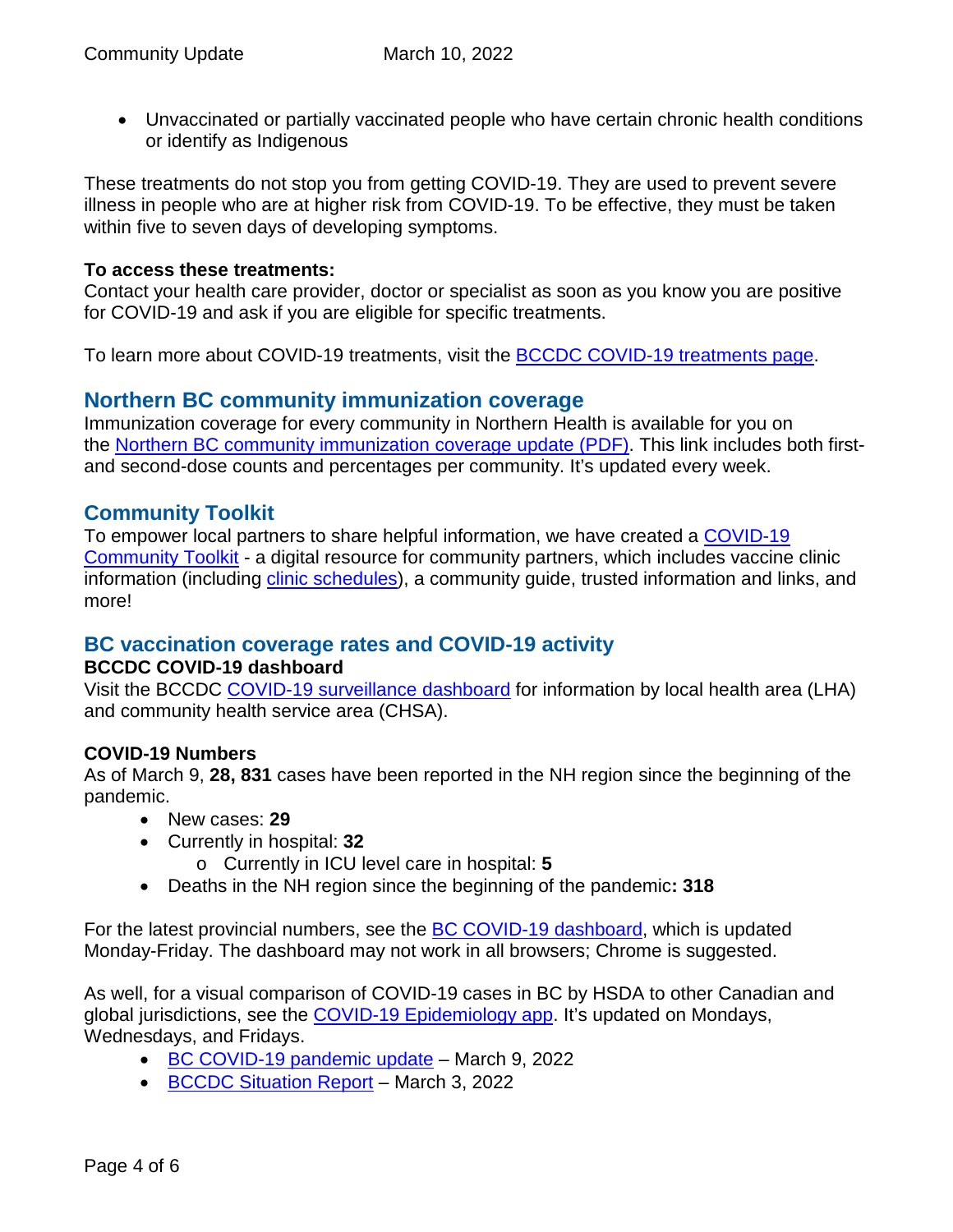# **Trusted links and resources for COVID-19**

- [Northern Health online booking form -](https://northernhealthcovid.secureform.ca/index.php) COVID-19 test
- [BC Centre for Disease Control](http://www.bccdc.ca/health-professionals/clinical-resources/covid-19-care)
- [HealthLink BC COVID-19 page](https://www.healthlinkbc.ca/health-feature/coronavirus-disease-covid-19)
- [WHO FAQ](https://www.who.int/news-room/q-a-detail/q-a-coronaviruses)
- [Health Canada FAQ](https://www.canada.ca/en/public-health/services/diseases/2019-novel-coronavirus-infection/canadas-reponse.html)
- [COVID-19 content in other languages](http://www.bccdc.ca/health-info/diseases-conditions/covid-19/about-covid-19/translated-content)
- WorkSafe BC [COVID-19 information and resources](https://www.worksafebc.com/en/covid-19)
- Northern Health Virtual Primary and Community Care Clinic: **1-844-645-7811**
- Northern Health Environmental Health Officer Line: **1-250-565-7322**
- Non-medical info: call 1-888-COVID19 / 1-888-268-4319 7 days, 7:30 am 8 pm

For current information on restrictions on travel, gatherings and other issues, see the [Provincial Health Officer's COVID-19 webpage.](https://www2.gov.bc.ca/gov/content/health/about-bc-s-health-care-system/office-of-the-provincial-health-officer/current-health-topics/covid-19-novel-coronavirus)

# **Overdose prevention and response**

## **Stigma reduction as an overdose prevention measure**

Stigma against people who use drugs (PWUD) results in discrimination, impacts health, and contributes to overdoses. In 2021, BC saw the highest number of illicit drug toxicity deaths ever recorded. Northern Health had the second highest rate in the province with 48 deaths per 100,000 people. Treating people who use substances with respect improves health outcomes and helps save lives.

There are several anti-stigma resources and education materials available both regionally and provincially:

- The [Compassionate Action](https://towardtheheart.com/peer2peer-project) is an anti-stigma campaign that offers five modules with a series of interactive case study videos. These videos build upon the [Compassionate Engagement](https://towardtheheart.com/reducing-stigma) modules, and are designed to engage PWUD and people who provide services, encouraging collaboration and respect. The videos highlight where PWUD often experience stigma and discrimination, and are based on real life experiences.
- The [Beyond Stigma video,](https://subjectmatter.ca/work/beyond-stigma/) released by [Subject Matter Research Lab,](https://subjectmatter.ca/) is about stigma and seeking medical attention with opioid use disorder.
- Toward the Heart, the BCCDC, and the Provincial Health Services Authority have produced a document about [respectful language and stigma regarding people who](https://towardtheheart.com/assets/uploads/1502392191GWLGqDb5w5GIajwRuiq4lPoSyhSoMkp3T7rL5mI.pdf)  [use substances.](https://towardtheheart.com/assets/uploads/1502392191GWLGqDb5w5GIajwRuiq4lPoSyhSoMkp3T7rL5mI.pdf)

Northern Health resources:

- [Stigma](https://www.northernhealth.ca/health-topics/stigma) Stop stigma, save lives
- [Creating supportive health care environments for people that use substances](https://learninghub.phsa.ca/Courses/22113/nha-cl-creating-supportive-health-care-environments-for-people-that-use-substances) course on LearningHub